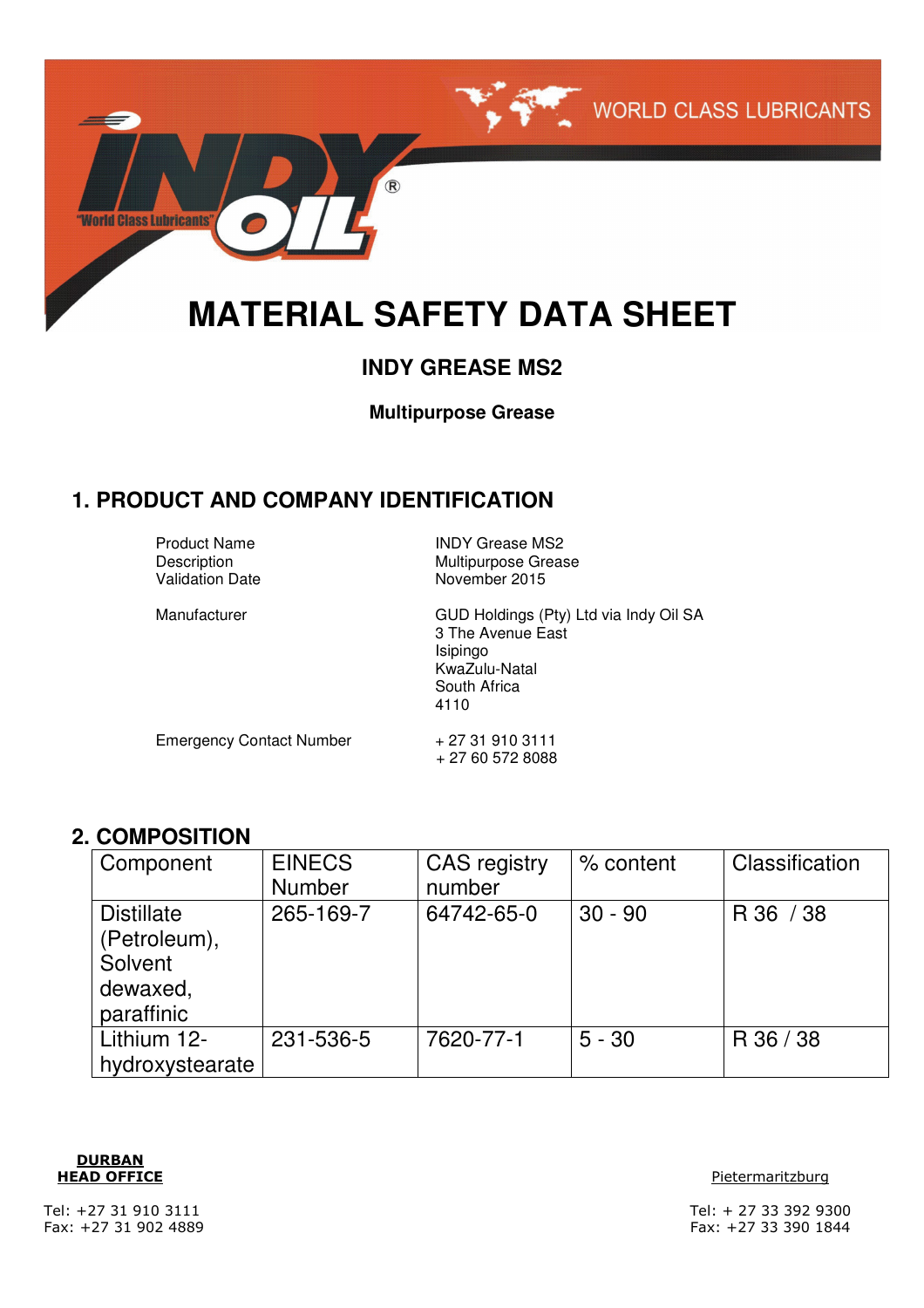### **3. HAZARDS INDENTIFICATION**

| Human Health Hazards  | Causes eye cause irritation characterized by a burning<br>sensation. Inhalation of vapour or mist may cause respiratory<br>tract irritation and central nervous system effects (headaches,<br>dizziness).                                                                                                                                                                       |
|-----------------------|---------------------------------------------------------------------------------------------------------------------------------------------------------------------------------------------------------------------------------------------------------------------------------------------------------------------------------------------------------------------------------|
|                       | The product is harmful if swallowed. Aspiration of the material<br>into the lungs may cause chemical pneumonitis. Ingestion may<br>lead to stomach distress, nausea and vomiting. Repeated<br>contact or exposure to the skin may lead to cracking / drying due<br>to the defatting action of the material. Skin discolouration may<br>occur as a result of prolonged exposure. |
| <b>Safety Hazards</b> | The product is not classified as flammable, but will burn. Care<br>should be exercised upon storage and handling.                                                                                                                                                                                                                                                               |
| Environmental Hazards | The product may lead to environmental contamination as<br>applicable to those associated with oil spills.                                                                                                                                                                                                                                                                       |

# **4. FIRST AID MEASURES**

### General Information

 If the product splashes into the eye it may cause irritation and conjunctivitis. Ingestion may lead to irritation of the mouth, throat and digestive tract. Aspiration into the respiratory system may occur directly or following ingestion. The product has the potential to be fatal if large amounts are swallowed. Prolonged exposure to vapour may cause headache, dizziness, nausea and irritation to the eyes, upper respiratory tract, mouth and digestive tract. Obtain medical attention if discomfort continues. Remove affected person from source of contamination.

The following recommendations apply to sources of exposure:

| Inhalation          | Remove to fresh air, and keep affected person at rest. Obtain<br>medical attention if irritation to respiratory tract is severe and<br>adversely affects breathing. |
|---------------------|---------------------------------------------------------------------------------------------------------------------------------------------------------------------|
| Ingestion           | Rinse out mouth thoroughly. Do not induce vomiting. Obtain<br>medical attention immediately.                                                                        |
| <b>Skin Contact</b> | Remove contaminated clothing, and wash skin with soap and<br>water. Clothing must be laundered before reuse. If irritation<br>persists, obtain medical attention.   |
| Eye Contact         | Flush eyes with clean water for at least 15 minutes. Do not rub<br>or agitate the affected area.                                                                    |

# **5. FIRE FIGHTING MEASURES**

Hazardous combustion products may include carbon monoxide (CO) and carbon dioxide (CO<sub>2</sub>), as well as combustion products of sulphur and nitrogen.

Extinguishing Media: Foam or dry chemical powder. Carbon dioxide, sand or earth can be used for small fires. Keep containers exposed to the fire

**DURBAN**

#### **HEAD OFFICE PIETERMARITZBURG**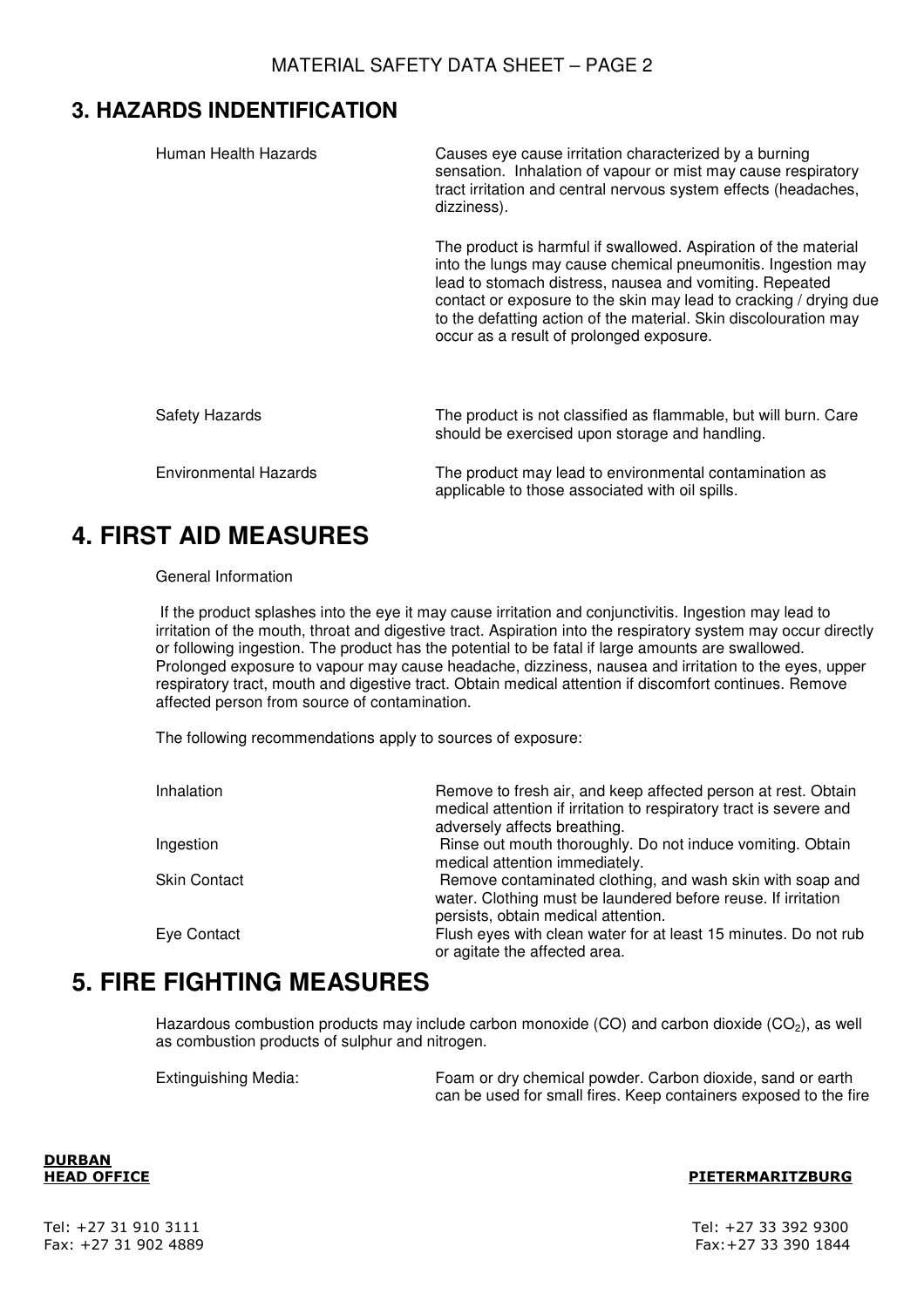cool by spraying with water. The danger zone should be cleared immediately.

Protective Equipment **Proper protective equipment including breathing apparatus must** be worn when approaching a fire.

# **6. ACCIDENTAL RELEASE MEASURES**

| Personal precautions         | Avoid inhalation of vapour and aerosol spray. Avoid contact with<br>eyes, and prolonged skin contact. Ensure adequate ventilation is<br>provided. In the event of a spill, beware of slippery surfaces.                                                                                                                                                                                                                                                                                                                                                 |
|------------------------------|---------------------------------------------------------------------------------------------------------------------------------------------------------------------------------------------------------------------------------------------------------------------------------------------------------------------------------------------------------------------------------------------------------------------------------------------------------------------------------------------------------------------------------------------------------|
| Environmental precautions    | Do not allow environmental contamination to occur. Avoid<br>disposal (accidental or incidental) of product into drains, sewers,<br>rivers and other water sources, and onto the ground. Use<br>appropriate spill containment measures to avoid environmental<br>contamination. Inform local authorities if this cannot be<br>prevented. Use sand, earth or other appropriate absorbent<br>material to contain spills. The product should not be dumped,<br>but collected and delivered according to agreement with local<br>authorities.                |
| Spill clean-up / containment | Stop product leak if possible to do so without risk. Extinguish all<br>ignition sources, and ensure adequate ventilation. The product<br>in its liquid form can be contained by creating a barrier using<br>sand, earth or other appropriate containment material. Collect<br>with absorbent, non-combustible material into suitable<br>containers. Do not allow run-off into sewers and drains. Dispose<br>of material according to agreement with local authorities. Inform<br>authorities immediately if the liquid enters surface water<br>sources. |

# **7. HANDLING AND STORAGE**

### USAGE PRECAUTIONS

Ensure good personal hygiene when handling product. Wash hands, clothing and other contaminated areas with water and soap before leaving the work site to minimize spread of contamination. Do not eat, drink or smoke when using the product. Avoid forming sprays / aerosol mists. Ensure adequate ventilation is provided when product is being used. Ensure personal protective equipment is used where necessary.

### STORAGE CONDITIONS

Store the product in its original container, and ensure that the container is tightly closed and kept upright. Store in a cool, dry, and well-ventilated area. Ensure that the relevant spill containment apparatus is available. Exposure to excessive temperatures should be avoided. Water contamination should be avoided.

**DURBAN**

### **HEAD OFFICE PIETERMARITZBURG**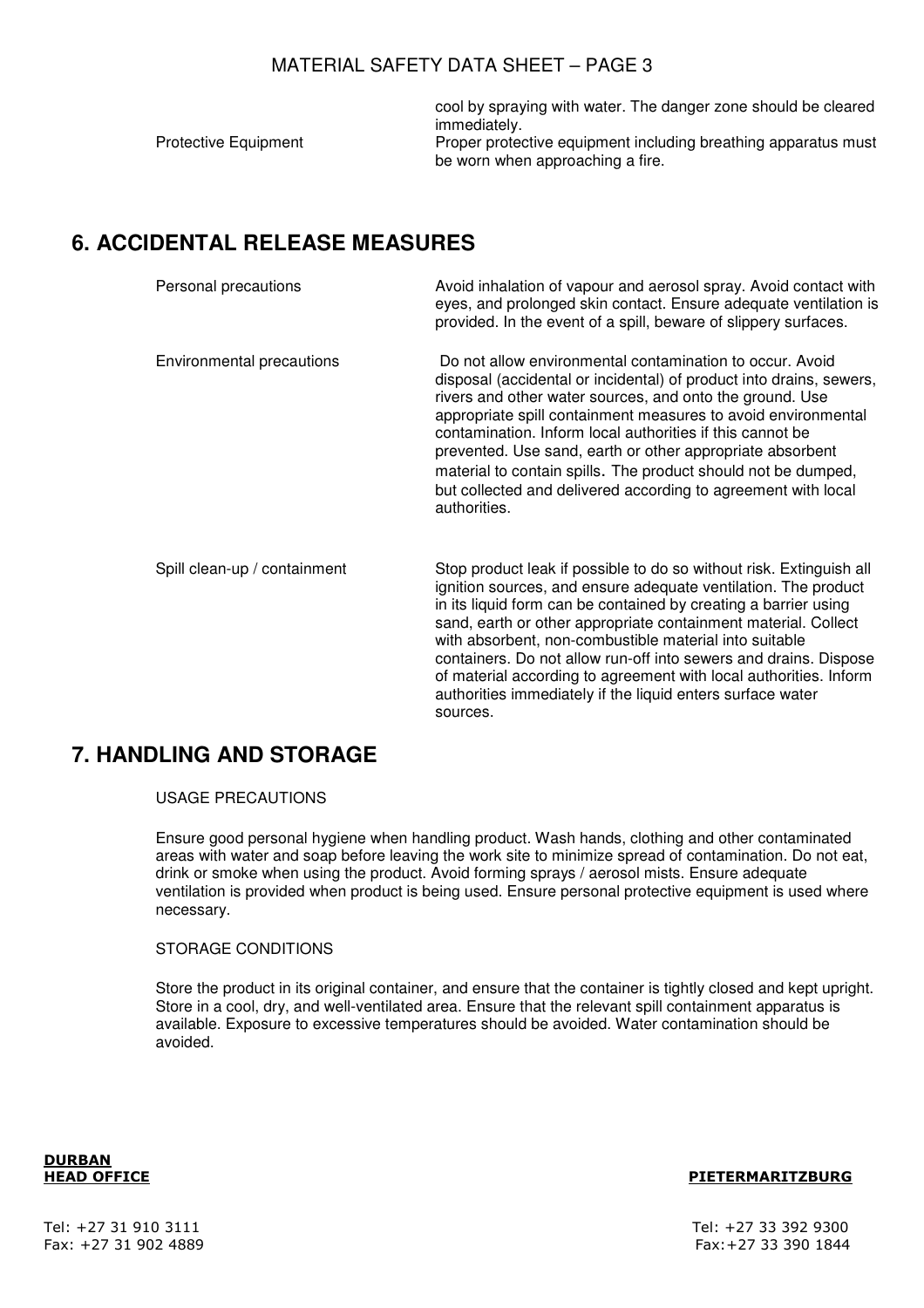# **8. EXPOSURE CONTROLS AND PERSONAL PROTECTION**

### PROTECTIVE EQUIPMENT

The following personal protective equipment is applicable:



### ENGINEERING MEASURES

Provide adequate ventilation. Observe occupational exposure limits and minimize risk of inhalation of vapour.

### RESPIRATORY EQUIPMENT

The use of respiratory equipment under normal operating conditions is not required. Should operating conditions create airborne concentrations that are excessive, the use of an approved respirators such as toxic dust, mist and fume respirators are recommended.

#### HAND PROTECTION

The use of chemical-resistant, nitrile or butyl rubber gloves is recommended.

#### EYE PROTECTION

The use of tightly-fitted safety goggles / glasses is recommended when splashing is probable.

#### OTHER PROTECTION

Wear appropriate clothing to prevent repeated or prolonged skin contact.

#### HYGIENE MEASURES

Wash contaminated clothing promptly and before reuse. Wash skin with soap and water upon contamination.

### OCCUPATIONAL EXPOSURE

The ACGIH TLV for mineral oil mists is 5 mg.m<sup>-3</sup> for a time period of 8-hour exposure. A short-term exposure limit of 10 mg.m $3$  (STEL) is recommended.



### **HEAD OFFICE PIETERMARITZBURG**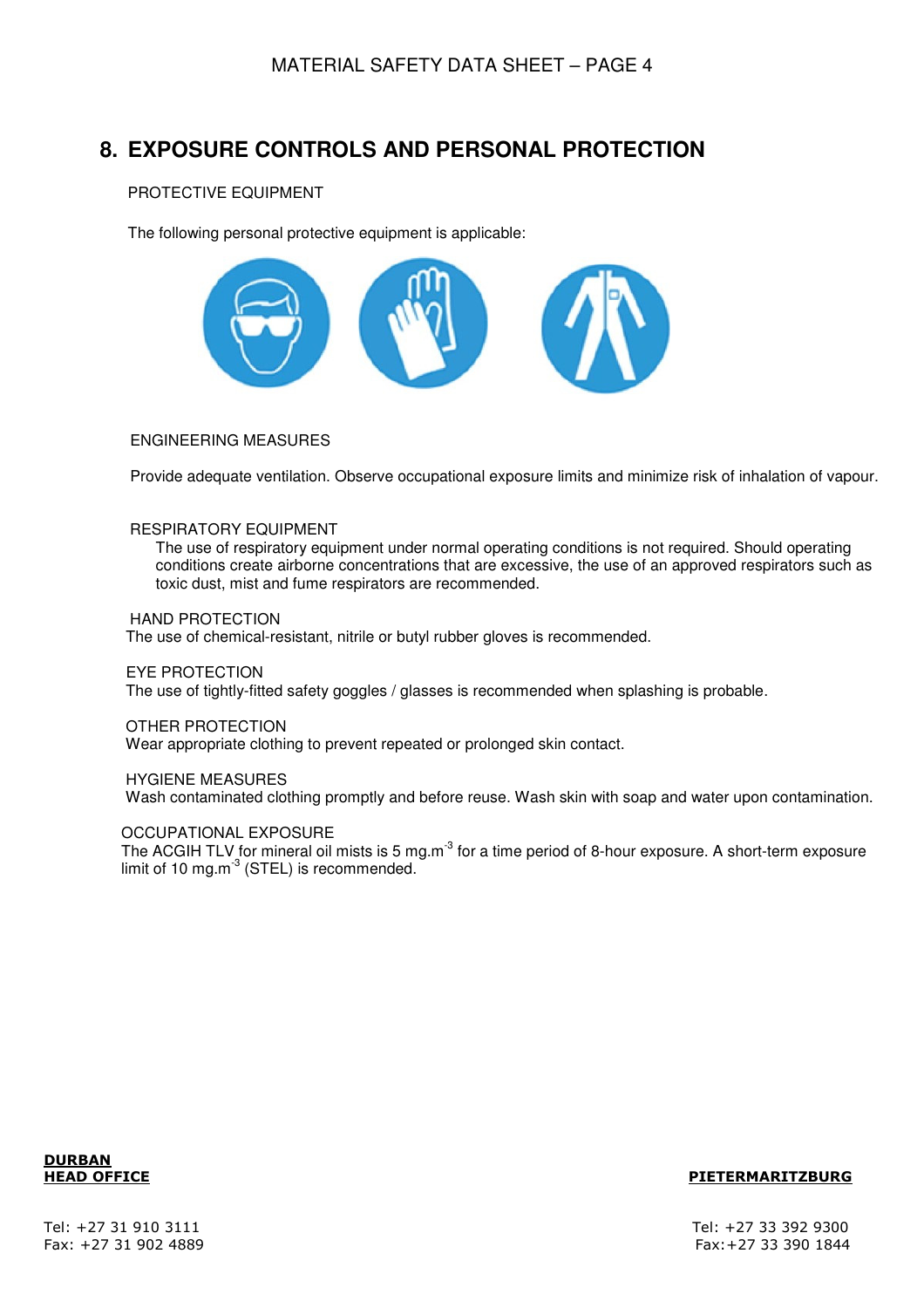# **9. PHYSICAL AND CHEMICAL PROPERTIES**

Physical state and appearance that the stan paste<br>Odour tan paste Odour Hydrocarbon<br>
Solubility Insoluble in w Vapour density (air = 1) Heavier than air<br>Density at 20<sup>o</sup>C Density at  $20^{\circ}$ C extended to the set of  $900 \text{ kg.m}^{-3}$  (typical) Flash point  $> 200 °C$ 

Insoluble in water

# **10. STABILITY AND REACTIVITY**

Stability Stability **The product is stable.** Materials to avoid<br>
Conditions to avoid<br>
Conditions to avoid<br>
Stremes of temperatur

Extremes of temperatures. Hazardous Decomposition Products None under normal conditions known

### **11. TOXICOLOGICAL INFORMATION**

HEALTH WARNINGS The product can be hazardous when inhaled or touched. May cause internal injury. Vapour from product is hazardous when inhaled. ROUTES OF ENTRY Inhalation. Ingestion. Skin or eye contact.

TOXICOLOGICAL DATA

Acute toxicity - Oral LD50 expected to be > 2000 mg/kg - Dermal LD50 expected to be > 2000 mg/kg Inhalation **Not considered a hazard under normal use** Eye Irritation **Can be slightly irritating**<br>
Skin Irritation Can be slightly irritating Skin Irritation Can be slightly irritating upon prolonged exposure.<br>
Respiratory Irritation **Figure 1** If mists are inhaled, slight irritation of the respirator If mists are inhaled, slight irritation of the respiratory tract may occur. Carcinogenicity **Not known to be carcinogenic.**<br>
Mutagenicity **Not considered to be a mutage** Mutagenicity<br>
Reproductive toxicity<br>
Not considered to be a hazard.<br>
Not considered to be a hazard. Not considered to be a hazard.

# **12. ECOLOGICAL INFORMATION**

**ECOTOXICITY** The product may cause physical fouling of the aquatic environment, and may present risks associated with oil spills. BIOACCUMULATION The product has the ability to bioaccumulate. No available data on bioaccumulation. DEGRADABILITY No available data on degradability.

# **13. DISPOSAL CONSIDERATIONS**

Waste relating to the product is considered hazardous, and should be disposed off according to regulations as stipulated by local authorities.

**DURBAN**

### **HEAD OFFICE PIETERMARITZBURG**